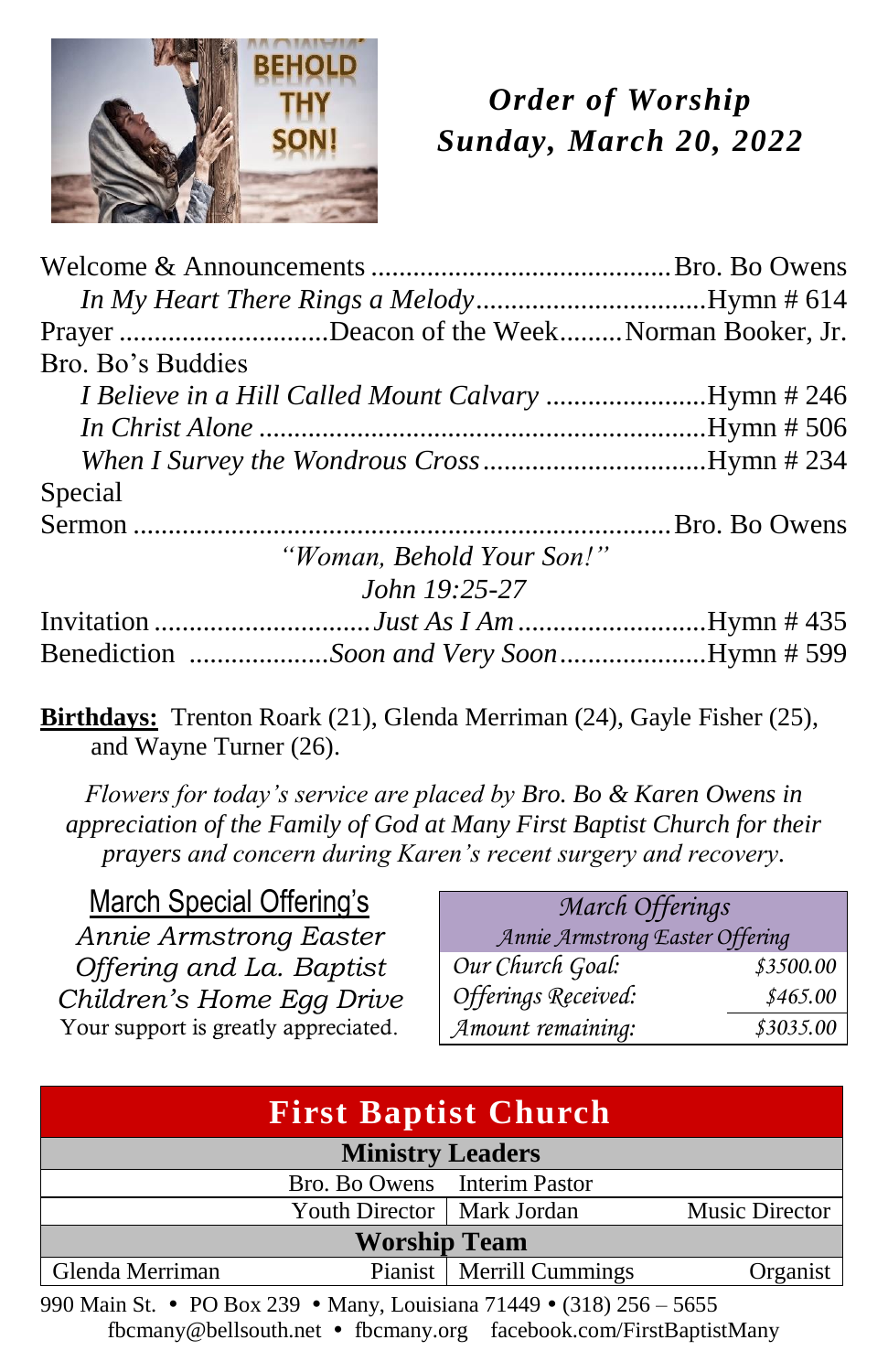| <b>Activities This Week</b> |              |                                                    |  |
|-----------------------------|--------------|----------------------------------------------------|--|
| Today:                      |              | 9:30 a.m. Sunday School                            |  |
|                             |              | 10:30 a.m. Morning Worship Service & Livestream    |  |
|                             |              | 11:00 a.m. KWLV (107.1 FM) radio                   |  |
| Monday:                     |              | 7:30 a.m. In One Accord Prayer Time                |  |
| Wednesday:                  | $6:00$ p.m.  | Meal                                               |  |
|                             |              | 6:20 p.m. Prayer Meeting, Youth & Children Studies |  |
| Next Sunday:                |              | 9:30 a.m. Sunday School                            |  |
|                             | $10:30$ a.m. | Morning Worship Service & Livestream               |  |
|                             |              | 11:00 a.m. KWLV (107.1) radio                      |  |

## *Prayer Concerns:*

Murrel Blake, Sandra Brandon, Kathy Byles, Carolyn Gandy, Becky Horner, Kristi Leach, Eddie Moore, Margaret Oosta, Karen Owens, Evelyn Scaife, Dovie Tarver, Skeeter & Jan Varnado, Danny Warmack, Cindy Wright, Mary Jo Wright Dr. David Horner family

# Wednesday Night Meal Menu for March 23rd

Lasagna, Green Salad, Garlic Bread & Dessert

| <b>Members in Service :</b> |                                                                      |                           |  |
|-----------------------------|----------------------------------------------------------------------|---------------------------|--|
|                             | Greeters                                                             | <b>Deacon of the Week</b> |  |
| 3/20                        | Suzanne Worsham, Dorothy Alford,<br>Don Scaife, Cherie & Chloe Leach | Norman Booker, Jr.        |  |
| 3/27                        | Delores Geohagan, Shirley Salley, and Rocky Wright                   | <b>Charles Mains</b>      |  |

## IN ONE ACCORD PRAYER TIME

Make plans to join this weekly time of prayer and be in "one accord" as we pray for our church, upcoming church events and activities as well as other requests. It is held each Monday morning at 7:30 a.m.

| <b>Vital Statistics</b>       |             |            |                      |         |
|-------------------------------|-------------|------------|----------------------|---------|
| Financial                     |             | Attendance |                      |         |
| March 2022                    |             | Date       | <b>Sunday School</b> | Worship |
| Monthly Budget Needs:         | \$28,379.16 | 3/6        | 38                   | 47      |
| Gifts Received to date:       | \$12,752.00 | 3/13       | 31                   |         |
| <b>Budget Needs Remaining</b> | \$15,627.16 | 3/20       |                      |         |
|                               |             | 3/27       |                      |         |

## **Ways to Give Your Tithes & Offerings**

- Place in offering plate as you enter or exit the Sanctuary.
- Mail to Church (P.O. Box 239, Many, LA 71449).
- Come by the church office during office hours.
- Log on to [www.fbcmany.org/giving](http://www.fbcmany.org/giving) or Text FBCMANY to 73256.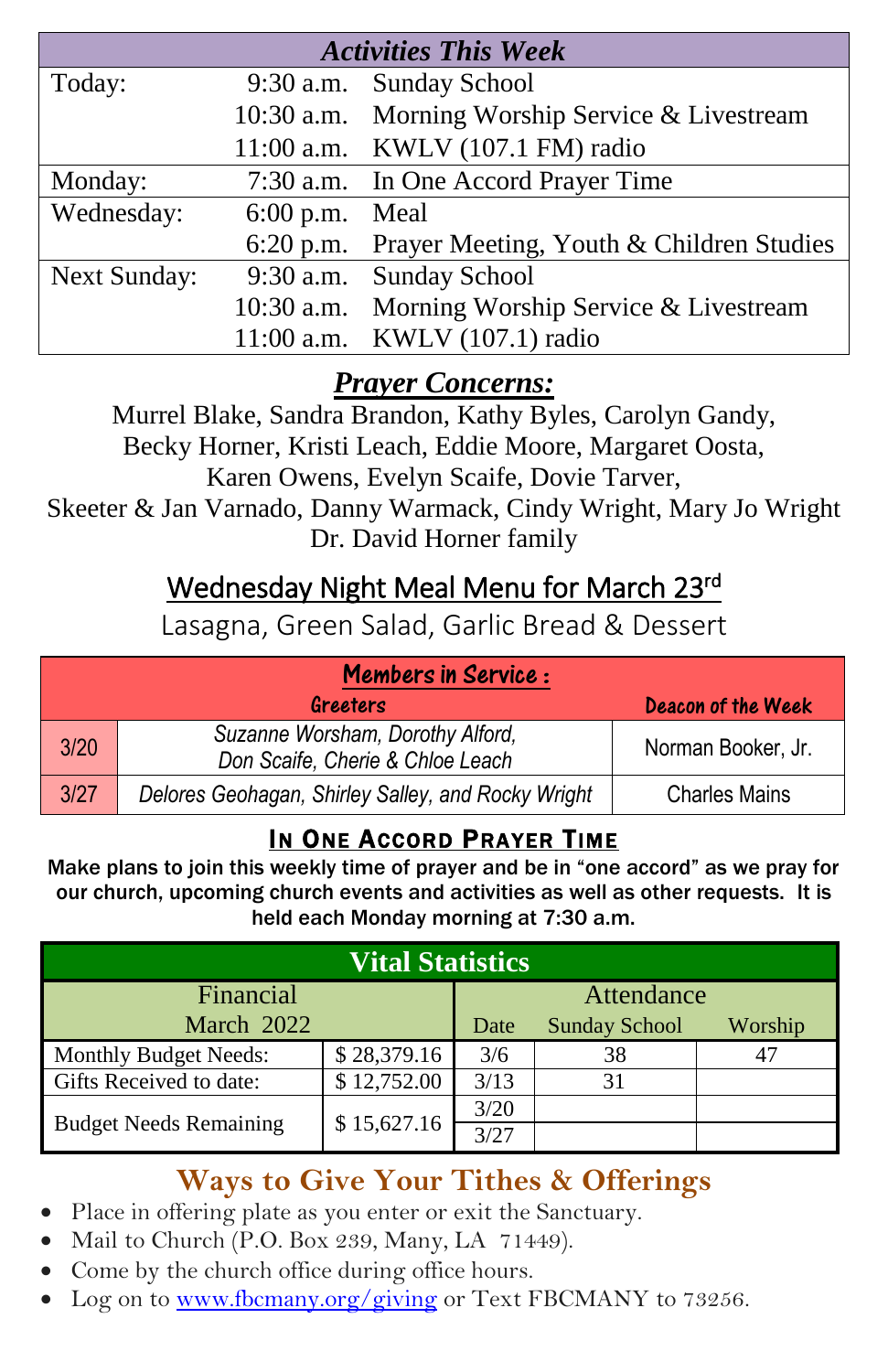### **WORK DAY AT TOLEDO BEND BAPTIST RESORT MINISTRY**

Saturday, March  $26<sup>th</sup>$  @ 8 AM

Come help ready the center for the upcoming season which will be a busy time of ministry. Many items need your help including: lawn work, painting, cleaning, organizing, light carpentry work, and more. Please bring your own tools and supplies. Lunch will be provided by the ministry as a token of thanks for your help and support. Contact Mary Gore or Danny Warmack for info.

### Committee on Committees Meeting Sunday, March 27,2022 after AM Worship Service to begin selection of Nominating Committee.

### CHURCH COUNCIL MEETING Sunday, April 3rd @ 5 PM \*\* All Committees should meet now!

It is time for the quarterly Church Council Meeting. All church committees should meet now to plan activities and events for 2022 as well as elect a chairperson if you have not already done so. Committees can contact the church office to schedule meetings and to place them on the church calendar. All church leaders and committee chairpersons are asked to attend the Council Meeting.

> *Open Flower Dates: April 10 (Palm Sunday), April 17 (Easter Sunday), April 24, May 1, & May 8 (Mother's Day). Please call the church office so that we can mark your reservation*



*on the calendar. Remember to call as soon as possible to reserve your dates since we are "starting fresh" and the dates are on a first come, first serve basis.*

We have just 4 tickets left for "The Messiah" on Thursday, April 7<sup>th</sup> at 8 PM in Alexandria. If you would like a ticket, they are \$ 20 each. Contact the church office to purchase your tickets before they are gone.

*VBS Clinic at Zwolle FBC Saturday, April 9th @ 9 AM If you are interested in helping with our VBS this June and would like to attend the associational clinic, please contact Ginger Jordan as soon as possible. Our VBS dates are June 20 – 24.*

It's time once again to sign up for the 2022 Mowing Schedule for the church lawn. The sheet is posted on the bulletin board by the office. Properties Committee also has a list posted on the bulletin board by the church office with projects that we need volunteers to



help with. Check out this list and contact Rocky Wright to sign up for a task or two. Thanks to everyone who has helped on various projects at the church including the lawn care, trimming the bushes, decorating, and other projects. We appreciate you.